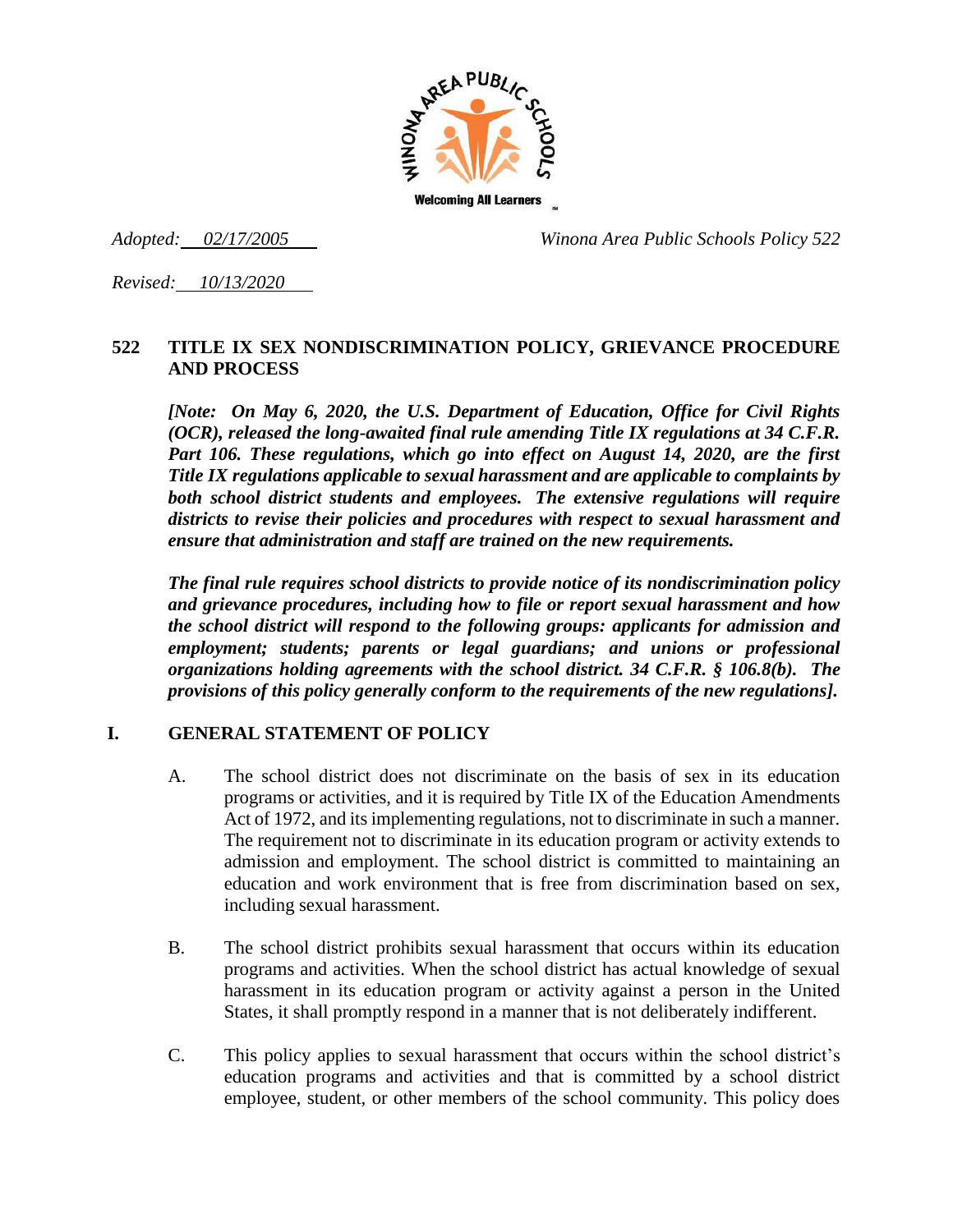not apply to sexual harassment that occurs off school grounds, in a private setting, and outside the scope of the school district's education programs and activities. This policy does not apply to sexual harassment that occurs outside the geographic boundaries of the United States, even if the sexual harassment occurs in the school district's education programs or activities.

D. Any student, parent, or guardian having questions regarding the application of Title IX and its regulations and/or this policy and grievance process should discuss them with the Title IX Coordinator. The school district's Title IX Coordinator is:

**Emily Solheid Director of Human Resources 507/494-0836 903 Gilmore Avenue Winona MN 55987 emily.solheid@winona.k12.mn.us**

Questions relating solely to Title IX and its regulations may be referred to the Title IX Coordinator, the Assistant Secretary for Civil Rights of the United States Department of Education, or both.

E. The effective date of this policy is August 14, 2020 and applies to alleged violations of this policy occurring on or after August 14, 2020.

# **II. DEFINITIONS**

- A. "Actual knowledge" means notice of sexual harassment or allegations of sexual harassment to the school district's Title IX Coordinator or to any employee of the school district. Imputation of knowledge based solely on vicarious liability or constructive notice is insufficient to constitute actual knowledge. This standard is not met when the only official of the school district with actual knowledge is the respondent.
- B. "Complainant" means a person who is alleged to be the victim of conduct that could constitute sexual harassment under Title IX. A Title IX Coordinator who signs a formal complaint is not a complainant unless the Title IX Coordinator is alleged to be the victim of the conduct described in the formal complaint.
- C. "Day" or "days" means, unless expressly stated otherwise, business days (i.e. day(s) that the school district office is open for normal operating hours, Monday - Friday, excluding State-recognized holidays).
- A. "Deliberately indifferent" means clearly unreasonable in light of the known circumstances. The school district is deliberately indifferent only if its response to sexual harassment is clearly unreasonable in light of the known circumstances.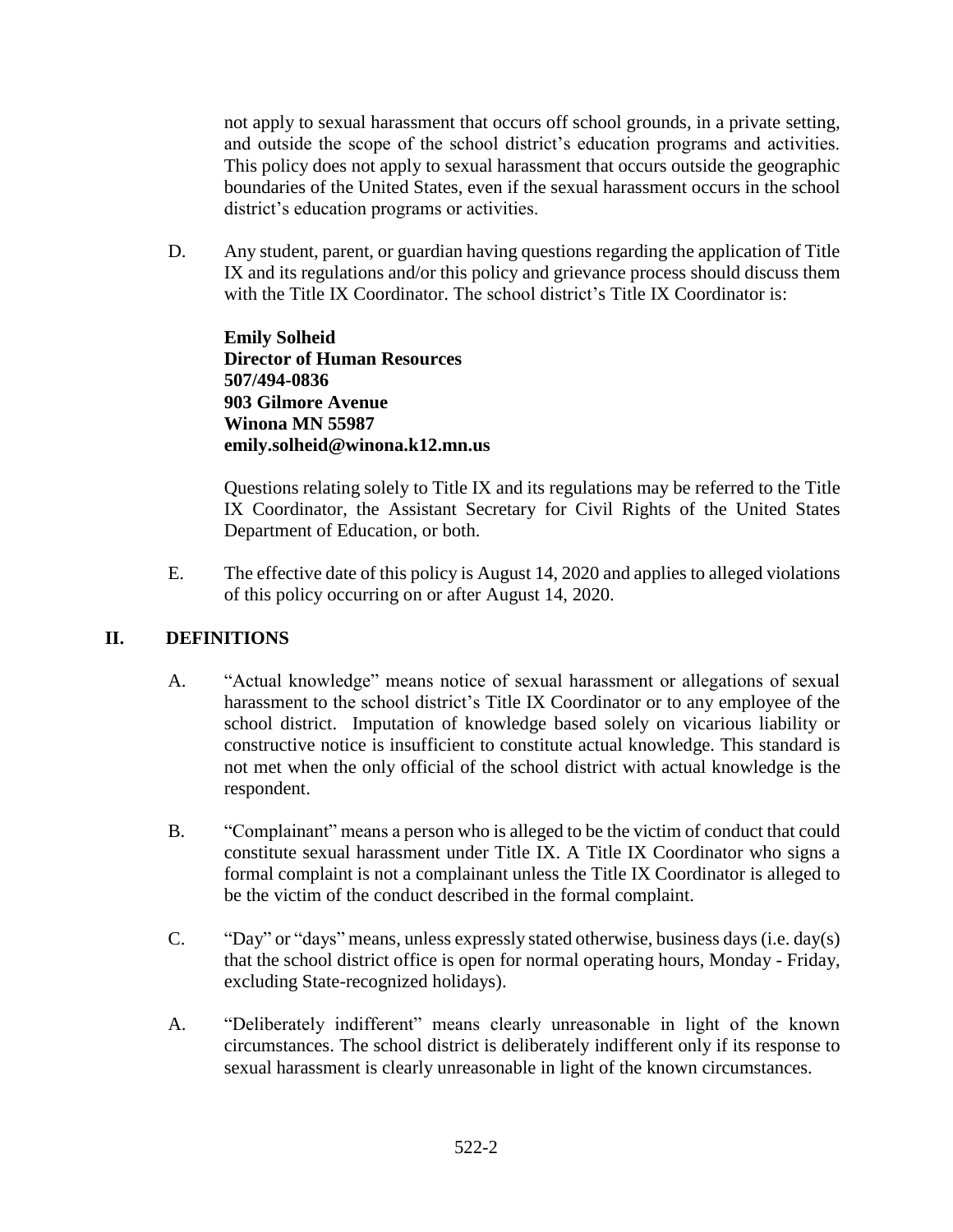- B. "Education program or activity" means locations, events, or circumstances for which the school district exercises substantial control over both the respondent and the context in which the sexual harassment occurs and includes school district education programs or activities that occur on or off of school district property.
- C. "Formal complaint" means a document filed by a complainant or signed by the Title IX Coordinator alleging sexual harassment against a respondent and requesting that the school district investigate the allegation of sexual harassment.
	- 1. A formal complaint filed by a complainant must be a physical document or an electronic submission. The formal complaint must contain the complainant's physical or digital signature, or otherwise indicate that the complainant is the person filing the formal complaint, and must be submitted to the Title IX Coordinator in person, by mail, or by email.
	- 2. A formal complaint shall state that, at the time of filing the formal complaint, the complainant was participating in, or attempting to participate in, an education program or activity of the school district with which the formal complaint is filed.
- D. "Informal resolution" means options for resolving a formal complaint that do not involve a full investigation and adjudication. Informal resolution may encompass a broad range of conflict resolution strategies, including mediation or restorative justice.
- E. "Relevant questions" and "relevant evidence" are questions, documents, statements, or information that are related to the allegations raised in a formal complaint. Relevant evidence includes evidence that is both inculpatory and exculpatory. Questions and evidence about the complainant's sexual predisposition or prior sexual behavior are not relevant, unless such questions and evidence about the complainant's prior sexual behavior are offered to prove that someone other than the respondent committed the conduct alleged by the complainant, or if the questions and evidence concern specific incidents of the complainant's prior sexual behavior with respect to the respondent and are offered to prove consent.
- F. "Remedies" means actions designed to restore or preserve the complainant's equal access to education after a respondent is found responsible. Remedies may include the same individualized services that constitute supportive measures, but need not be non-punitive or non-disciplinary, nor must they avoid burdening the respondent.
- G. "Respondent" means an individual who has been reported to be the perpetrator of conduct that could constitute sexual harassment under Title IX.
- H. "Sexual harassment" means any of three types of misconduct on the basis of sex that occurs in a school district education program or activity and is committed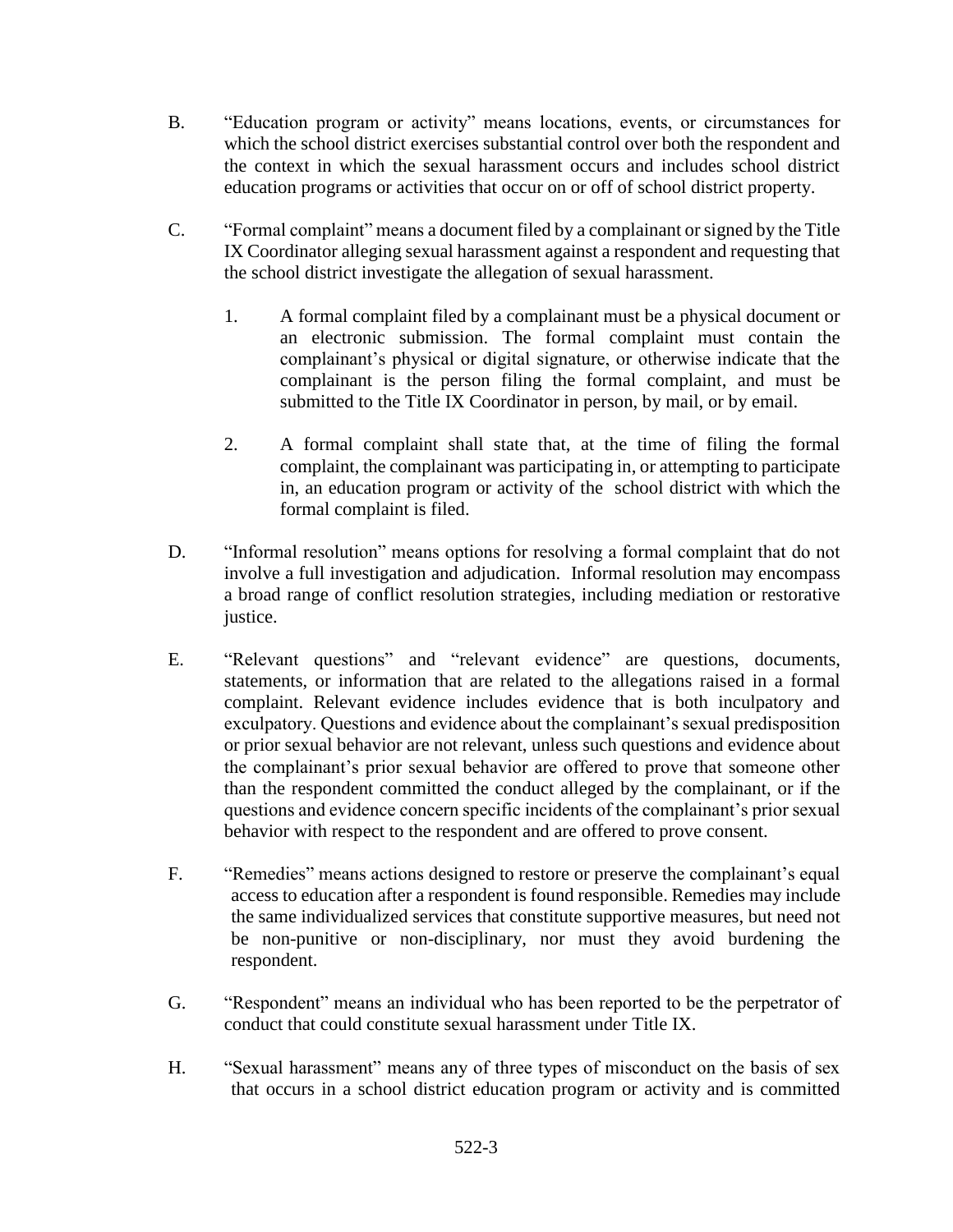against a person in the United States:

- 1. *Quid pro quo* harassment by a school district employee (conditioning the provision of an aid, benefit, or service of the school district on an individual's participation in unwelcome sexual conduct);
- 2. Unwelcome conduct that a reasonable person would find so severe, pervasive, and objectively offensive that it denies a person equal educational access; or
- 3. Any instance of sexual assault (as defined in the Clery Act, 20 U.S.C.  $§1092(f)(6)A(v)$ , dating violence, domestic violence, or stalking (as defined in the Violence Against Women Act, 34 U.S.C. §12291).
- I. "Supportive measures" means individualized services provided to the complainant or respondent without fee or charge that are reasonably available, non-punitive, non-disciplinary, not unreasonably burdensome to the other party, and designed to ensure equal educational access, protect safety, and deter sexual harassment. Supportive measures may include counseling, extensions of deadlines or other course-related adjustments, modifications of work or class schedules, alternative educational services as defined under Minn. Stat. § 121A.41, as amended, mutual restrictions on contact between the parties, changes in work locations, leaves of absence, increased security and monitoring of certain areas of the school district buildings or property, and other similar measures.
- J. "Title IX Personnel" means any person who addresses, works on, or assists with the school district's response to a report of sexual harassment or formal complaint, and includes persons who facilitate informal resolutions. The following are considered Title IX Personnel:
	- 1. "Title IX Coordinator" means an employee of the school district that coordinates the school district's efforts to comply with and carry out its responsibilities under Title IX. The Title IX Coordinator is responsible for acting as the primary contact for the parties and ensuring that the parties are provided with all notices, evidence, reports, and written determinations to which they are entitled under this policy and grievance process. The Title IX Coordinator is also responsible for effective implementation of any supportive measures or remedies. The Title IX Coordinator must be free from conflicts of interest and bias when administrating the grievance process.
	- 2. "Investigator" means a person who investigates a formal complaint. The investigator of a formal complaint may not be the same person as the Decision-maker or the Appellate Decision-maker. The Investigator may be a school district employee, school district official, or a third party designated by the school district.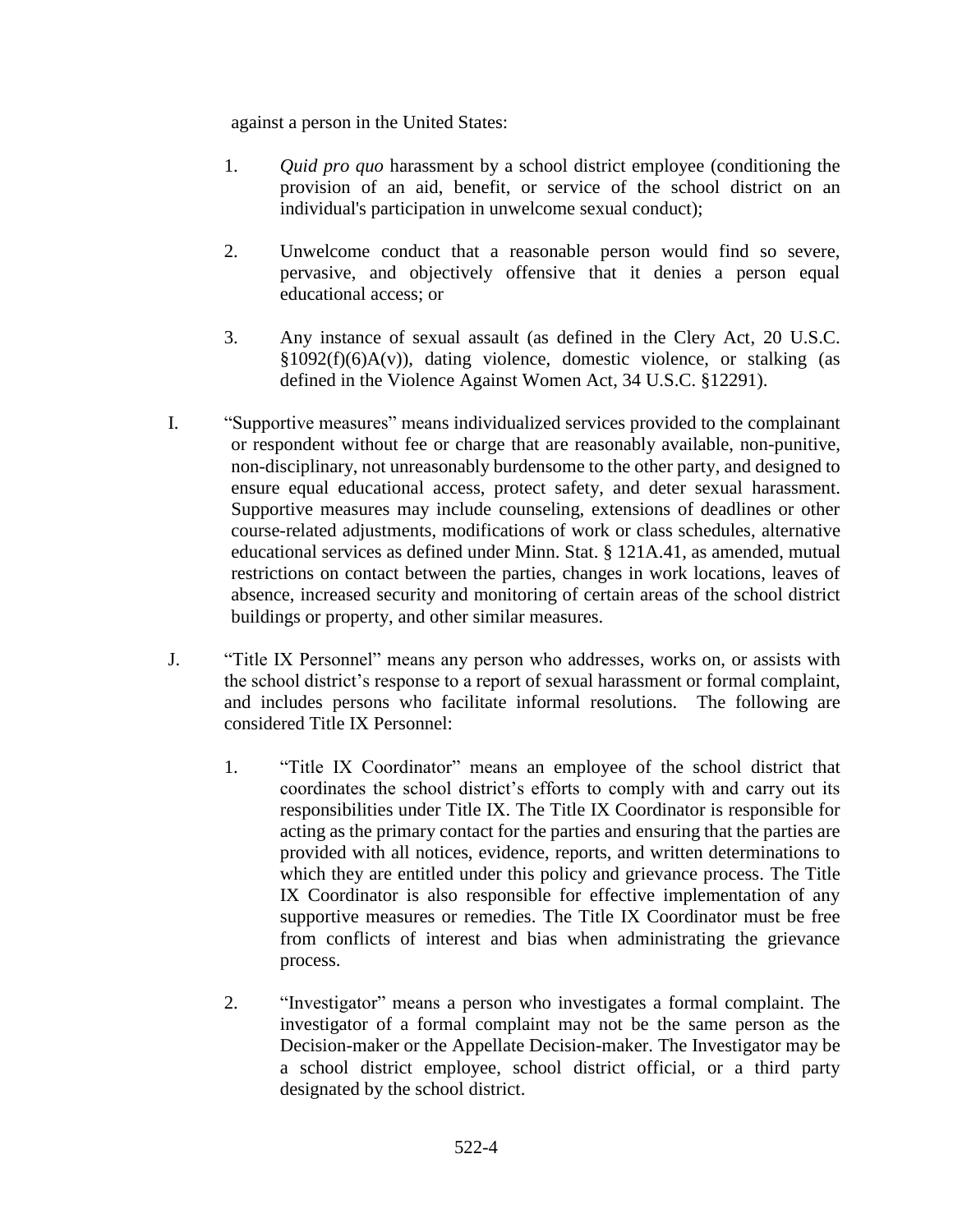- 3. "Decision-maker" means a person who makes a determination regarding responsibility after the investigation has concluded. The Decision-maker cannot be the same person as the Title IX Coordinator, the Investigator, or the Appellate Decision-maker.
- 4. "Appellate Decision-maker" means a person who considers and decides appeals of determinations regarding responsibility and dismissals of formal complaints. The Appellate Decision-maker cannot be the same person as the Title IX Coordinator, Investigator, or Decision-maker. The Appellate Decision-maker may be a school district employee, or a third party designated by the school district.
- 5. The superintendent of the school district may delegate functions assigned to a specific school district employee under this policy, including but not limited to the functions assigned to the Title IX Coordinator, Investigator, Decision-maker, Appellate Decision-maker, and facilitator of informal resolution processes, to any suitably qualified individual and such delegation may be rescinded by the superintendent at any time. The school district may also, in its discretion, appoint suitably qualified persons who are not school district employees to fulfill any function under this policy, including, but not limited to, Investigator, Decision-maker, Appellate Decision-maker, and facilitator of informal resolution processes.

*[NOTE: It is recommended that school districts designate a primary Title IX Coordinator and at least one alternate Title IX Coordinator so that the alternate can undertake Title IX Coordinator responsibilities in the event the primary Title IX Coordinator is a party to a complaint, or is otherwise not qualified under this policy to serve in that role in a particular case.]*

### **III. BASIC REQUIREMENTS FOR GRIEVANCE PROCESS**

- A. Equitable Treatment
	- 1. The school district shall treat complainants and respondents equitably. However, equality or parity with respect to supportive measures provided to complainants and respondents is not required.
	- 2. The school district will not impose any disciplinary sanctions or take any other actions against a respondent that do not constitute supportive measures until it has completed this grievance process and the respondent has been found responsible.
	- 3. The school district will provide appropriate remedies to the complainant any time a respondent is found responsible.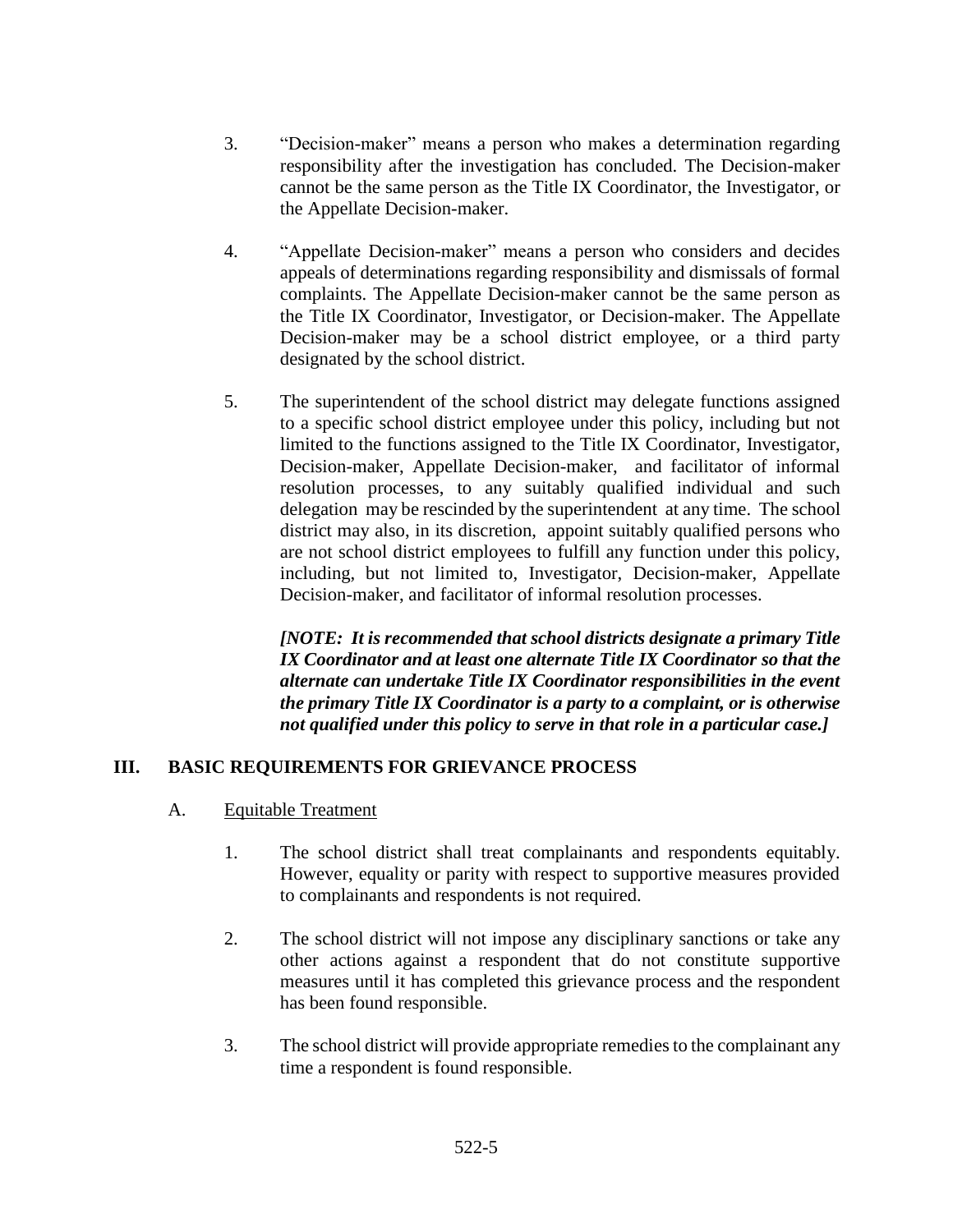#### B. Objective and Unbiased Evaluation of Complaints

- 1. Title IX Personnel, including the Title IX Coordinator, Investigator, Decision-maker, and Appellate Decision-maker, shall be free from conflicts of interest or bias for or against complainants or respondents generally or a specific complainant or respondent.
- 2. Throughout the grievance process, Title IX Personnel will objectively evaluate all relevant evidence, inculpatory and exculpatory, and shall avoid credibility determinations based solely on a person's status as a complainant, respondent, or witness.
- C. Title IX Personnel will presume that the respondent is not responsible for the alleged conduct until a determination regarding responsibility is made at the conclusion of the grievance process.

### D. Confidentiality

The school district will keep confidential the identity of any individual who has made a report or complaint of sex discrimination, including any individual who has made a report or filed a formal complaint of sexual harassment, any complainant, any individual who has been reported to be the perpetrator of sex discrimination, any respondent, and any witness, except as may be permitted by the Family Educational Rights and Privacy Act (FERPA), 20 U.S.C. § 1232g, or FERPA's regulations, and State law under Minn. Stat. § 13.32 34 C.F.R. Part 99, or as required by law, or to carry out the purposes of 34 C.F.R. Part 106, including the conduct of any investigation, hearing, or judicial proceeding arising thereunder (i.e., the school district's obligation to maintain confidentiality shall not impair or otherwise affect the complainants and respondents receipt of the information to which they are entitled with respect to the investigative record and determination of responsibility).

### E. Right to an Advisor; Right to a Support Person

Complainants and respondents have the right, at their own expense, to be assisted by an advisor of their choice during all stages of any grievance proceeding, including all meetings and investigative interviews. The advisor may be, but is not required to be, an attorney. In general, an advisor is not permitted to speak for or on behalf of a complainant or respondent, appear in lieu of complainant or respondent, participate as a witness, or participate directly in any other manner during any phase of the grievance process.

A complainant or respondent with a disability may be assisted by a support person throughout the grievance process, including all meetings and investigative interviews, if such accommodation is necessary. A support person may be a friend, family member, or any individual who is not otherwise a potential witness. The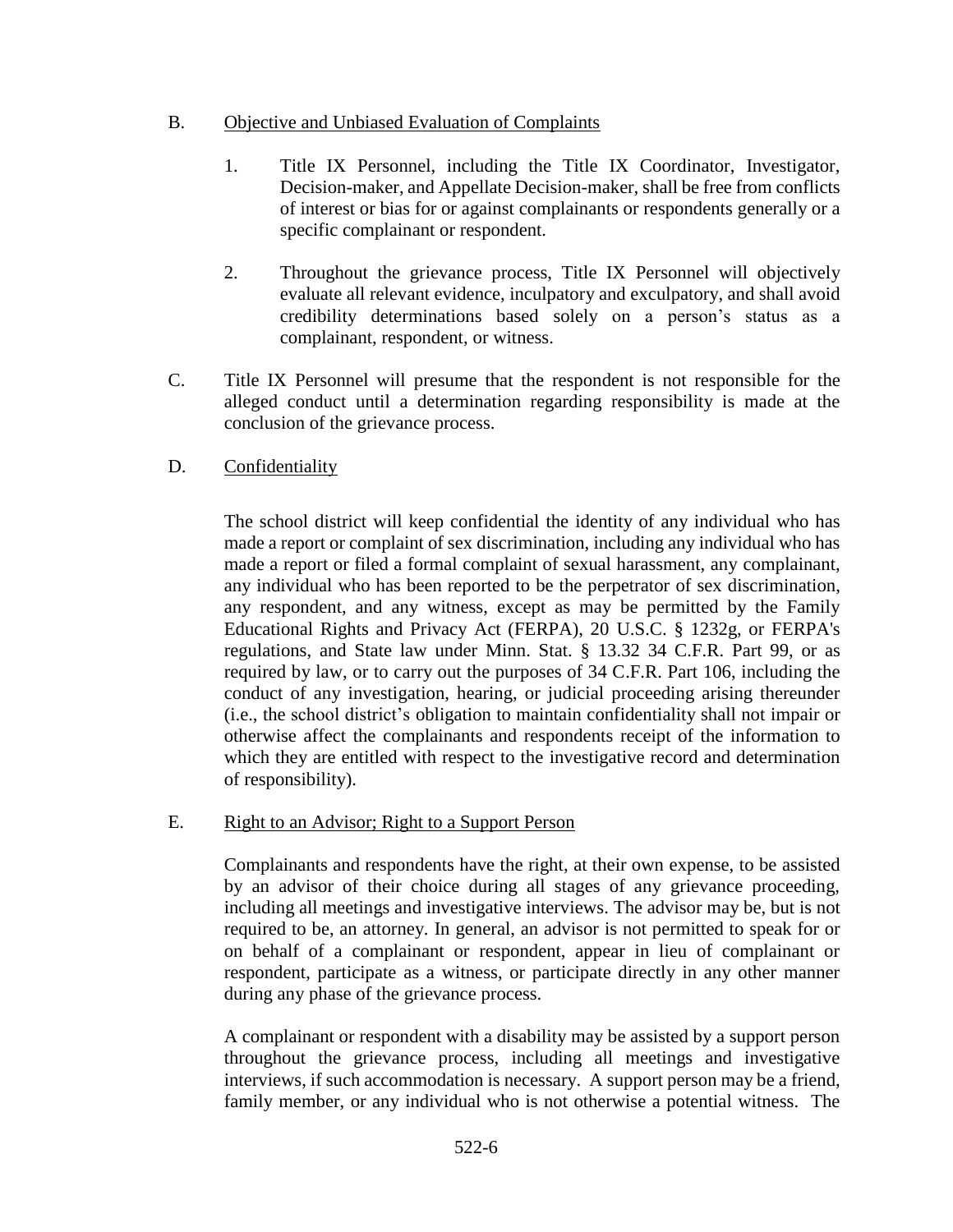support person is not permitted to speak for or on behalf of a complainant or respondent, appear in lieu of complainant or respondent, participate as a witness, or participate directly in any other manner during any phase of the grievance process.

### F. Notice

The school district will send written notice of any investigative interviews or meetings to any party whose participation is invited or expected. The written notice will include the date, time, location, participants, and purpose of the meeting or interview, and will be provided to allow sufficient time for the party to prepare to participate.

### G. Consolidation

The school district may, in its discretion, consolidate formal complaints as to allegations of sexual harassment against more than one respondent, or by more than one complainant against one or more respondents, or by one party against the other party, where the allegations of sexual harassment arise out of the same facts or circumstances.

### H. Evidence

- 1. During the grievance process, the school district will not require, allow, rely upon, or otherwise use questions or evidence that constitute or seek disclosure of information protected under a legally recognized privilege, unless the person holding such privilege has waived the privilege.
- 2. The school district shall not access, consider, disclose, or otherwise use a party's medical, psychological, and similar treatment records unless the school district obtains the party's voluntary, written consent.

# I. Burden of Proof

- 1. The burden of gathering evidence and the burden of proof shall remain upon the school district and not upon the parties.
- 2. The grievance process shall use a preponderance of the evidence standard (i.e. whether it is more likely than not that the respondent engaged in sexual harassment) for all formal complaints of sexual harassment, including when school district employees are respondents.
- J. Timelines

# *[NOTE: The Title IX regulations require reasonably prompt timeframes for conclusion of the grievance process, but do not specify any particular timeframes.*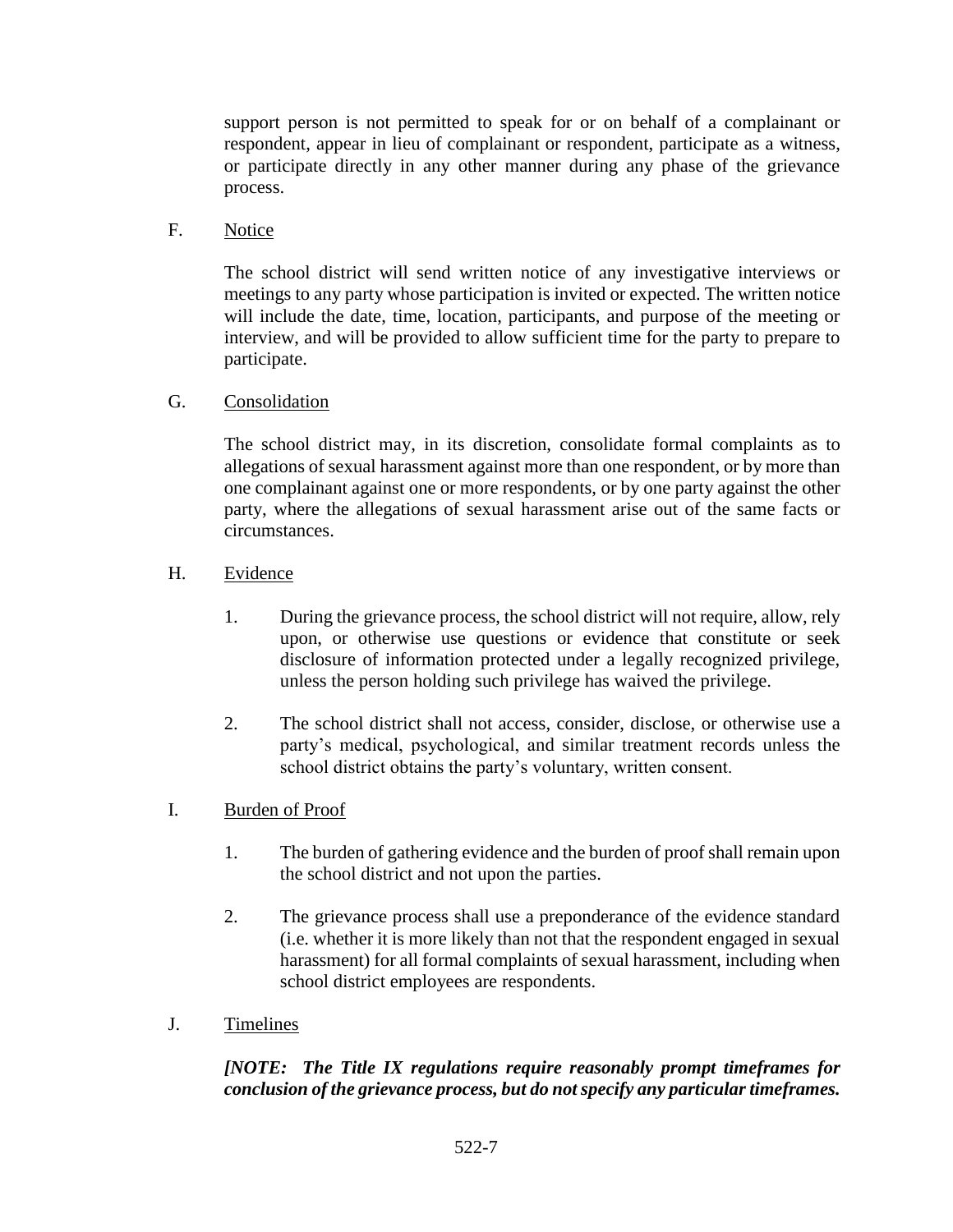### *The time periods below are suggested. School districts may establish their own district-specific timeline, although it is recommended that legal counsel be consulted before adjusting time periods.]*

- 1. Any informal resolution process must be completed within thirty (30) calendar days following the parties' agreement to participate in such informal process.
- 2. An appeal of a determination of responsibility or of a decision dismissing a formal complaint must be received by the school district within five (5) days of the date the determination of responsibility or dismissal was provided to the parties.
- 3. Any appeal of a determination of responsibility or of a dismissal will be decided within thirty (30) calendar days of the day the appeal was received by the School District.
- 4. The school district will seek to conclude the grievance process, including any appeal, within 120 calendar days of the date the formal complaint was received by the School District.
- 5. Although the school district strives to adhere to the timelines described above, in each case, the school district may extend the time frames for good cause. Good cause may include, without limitation: the complexity of the allegations; the severity and extent of the alleged misconduct; the number of parties, witnesses, and the types of other evidence (e.g., forensic evidence) involved; the availability of the parties, advisors, witnesses, and evidence (e.g., forensic evidence); concurrent law enforcement activity; intervening school district holidays, breaks, or other closures; the need for language assistance or accommodation of disabilities; and/or other unforeseen circumstances.

### K. Potential Remedies and Disciplinary Sanctions

- 1. The following is the range of possible remedies that the school district may provide a complainant and disciplinary sanctions that the school district might impose upon a respondent, following determination of responsibility: counseling, extensions of deadlines or other course-related adjustments, modifications of work or class schedules, mutual or unilateral restrictions on contact between the parties, changes in work locations, leaves of absence, monitoring of certain areas of the school district buildings or property, warning, suspension, exclusion, expulsion, transfer, remediation, termination, or discharge.
- 2. If the Decision-maker determines a student-respondent is responsible for violating this policy, the Decision-maker will recommend appropriate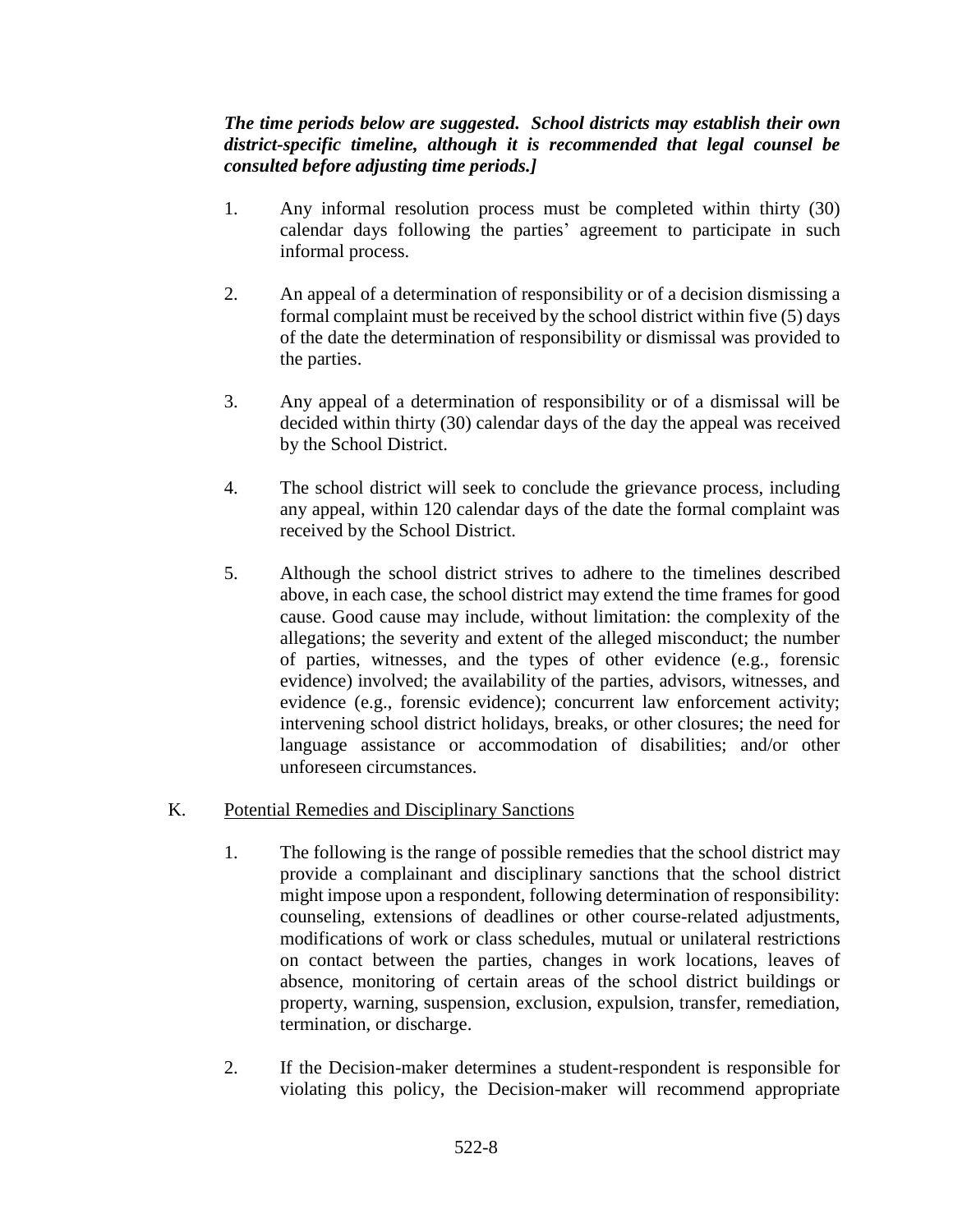remedies, including disciplinary sanctions/consequences. The Title IX Coordinator will notify the superintendent of the recommended remedies, such that an authorized administrator can consider the recommendation(s) and implement appropriate remedies in compliance with MSBA Model Policy 506 – Student Discipline. The discipline of a student-respondent must comply with the applicable provisions of Minnesota Pupil Fair Dismissal Act, the Individuals with Disabilities Education Improvement Act (IDEA) and/or Section 504 of the Rehabilitation Act of 1972, and their respective implementing regulations.

# **IV. REPORTING PROHIBITED CONDUCT**

- A. Any student who believes they have been the victim of unlawful sex discrimination or sexual harassment, or any person (including the parent of a student) with actual knowledge of conduct which may constitute unlawful sex discrimination or sexual harassment toward a student should report the alleged acts as soon as possible to the Title IX Coordinator.
- B. Any employee of the school district who has experienced, has actual knowledge of, or has witnessed unlawful sex discrimination, including sexual harassment, or who otherwise becomes aware of unlawful sex discrimination, including sexual harassment, must promptly report the allegations to the Title IX Coordinator without screening or investigating the report or allegations.
- C. A report of unlawful sex discrimination or sexual harassment may be made at any time, including during non-business hours, and may be made in person, by mail, by telephone, or by e-mail using the Title IX Coordinator's contact information. A report may also be made by any other means that results in the Title IX Coordinator receiving the person's verbal or written report.
- D. Sexual harassment may constitute both a violation of this policy and criminal law. To the extent the alleged conduct may constitute a crime, the School District may report the alleged conduct to law enforcement authorities. The school district encourages complainants to report criminal behavior to the police immediately.

# **V. INITIAL RESPONSE AND ASSESSMENT BY THE TITLE IX COORDINATOR**

- A. When the Title IX Coordinator receives a report, the Title IX Coordinator shall promptly contact the complainant confidentially to discuss the availability of supportive measures, consider the complainant's wishes with respect to supportive measures, inform the complainant of the availability of supportive measures with or without the filing of a formal complaint, and explain to the complainant the process for filling a formal complaint.
- B. The school district will offer supportive measures to the complainant whether or not the complainant decides to make a formal complaint. The school district must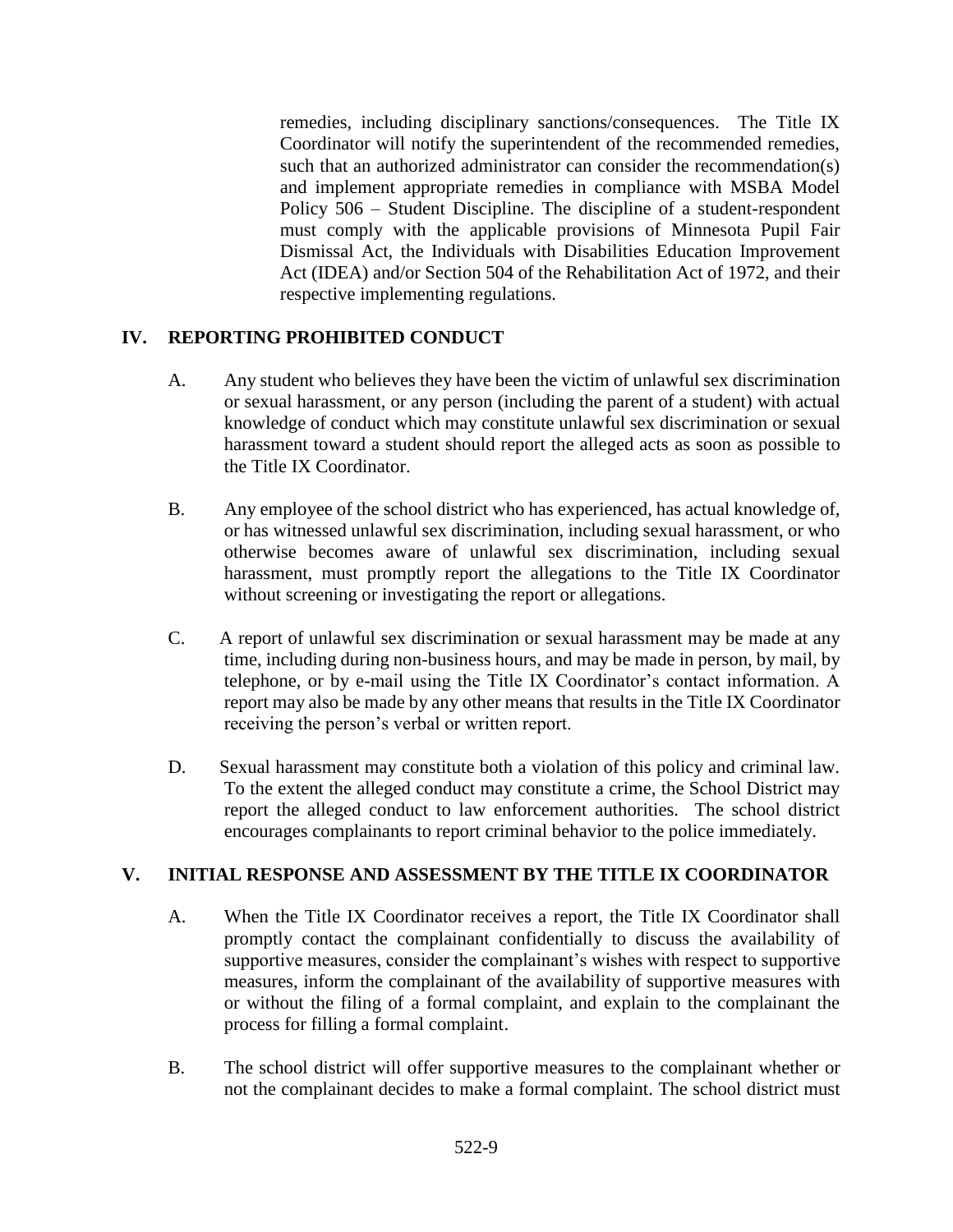maintain as confidential any supportive measures provided to the complainant or respondent, to the extent that maintaining such confidentiality would not impair the school district's ability to provide the supportive measures. The Title IX Coordinator is responsible for coordinating the effective implementation of supportive measures.

- C. If the complainant does not wish to file a formal complaint, the allegations will not be investigated by the school district unless the Title IX Coordinator determines that signing a formal complaint to initiate an investigation over the complainant's wishes is not clearly unreasonable in light of the known circumstances.
- D. Upon receipt of a formal complaint, the school district must provide written notice of the formal complaint to the known parties with sufficient time to prepare a response before any initial interview. This written notice must contain:
	- 1. The allegations of sexual harassment, including sufficient details known at the time, the identities of the parties involved in the incident (if known), the conduct allegedly constituting sexual harassment, and the date and location of the alleged incident, if known;
	- 2. A statement that the respondent is presumed not responsible for the alleged conduct and that a determination regarding responsibility will be made at the conclusion of the grievance process;
	- 3. A statement explaining that the parties may have an advisor of their choice, who may be, but is not required to be, an attorney;
	- 4. A statement that the parties may inspect and review evidence gathered pursuant to this policy;
	- 5. A statement informing the parties of any code of conduct provision that prohibits knowingly making false statements or knowingly submitting false information; and
	- 6. A copy of this policy.

### **VI. STATUS OF RESPONDENT DURING PENDENCY OF FORMAL COMPLAINT**

### A. Emergency Removal of a Student

- 1. The school district may remove a student-respondent from an education program or activity of the school district on an emergency basis before a determination regarding responsibility is made if:
	- a. The school district undertakes an individualized safety and risk analysis;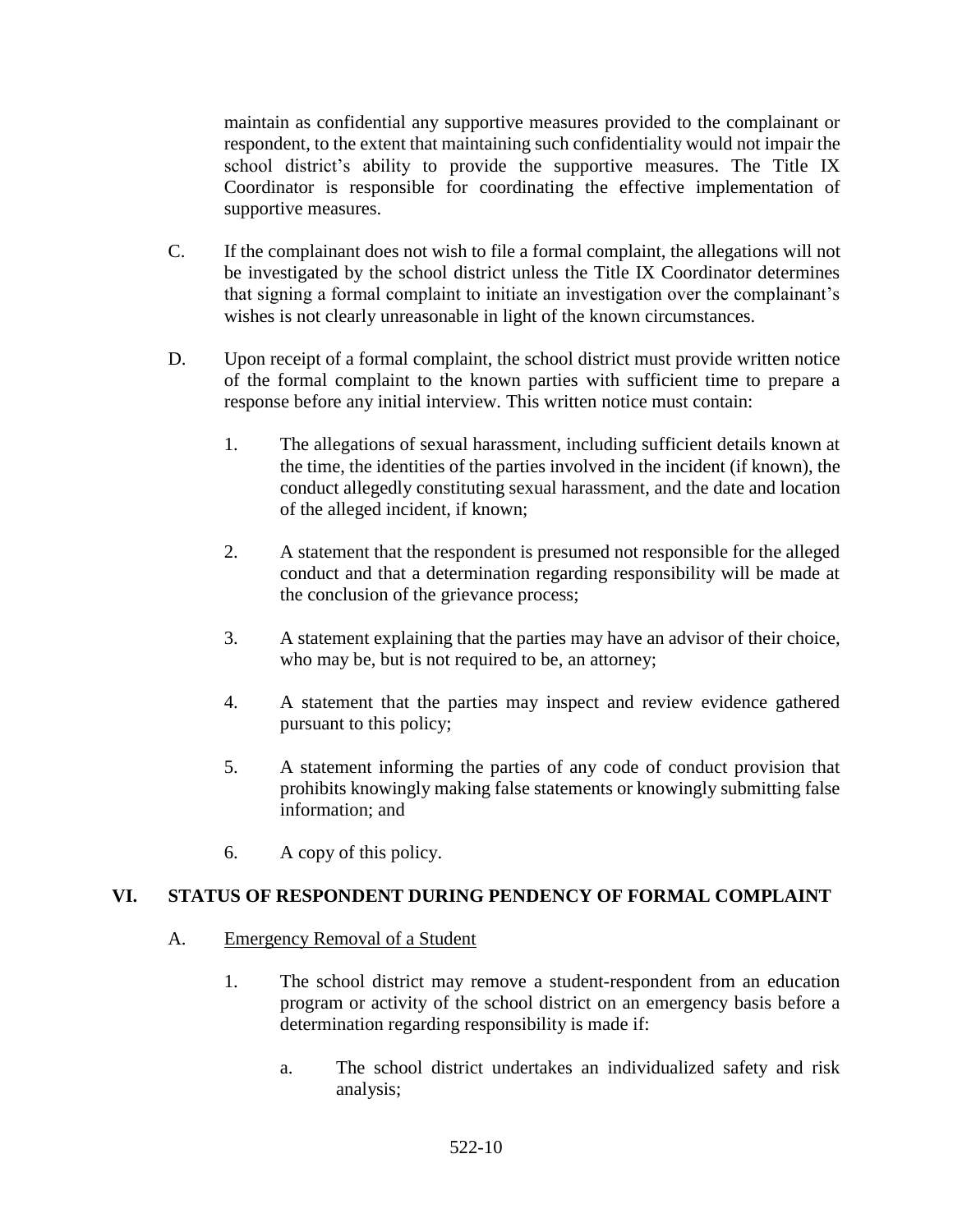- b. The school district determines that an immediate threat to the physical health or safety of any student or other individual arising from the allegations of sexual harassment justifies removal of the student-respondent; and
- c. The school district determines the student-respondent poses such a threat, it will so notify the student-respondent and the studentrespondent will have an opportunity to challenge the decision immediately following the removal. In determining whether to impose emergency removal measures, the Title IX Coordinator shall consult related school district policies, including MSBA Model Policy 506 – Student Discipline. The school district must take into consideration applicable requirements of the Individuals with Disabilities Education Act and Section 504 of the Rehabilitation Act of 1973, prior to removing a special education student or Section 504 student on an emergency basis.

*[NOTE: The interrelationship between the Title IX regulations authorizing the emergency removal of student and the Minnesota Pupil Fair Dismissal Act (MPFDA) is unclear at this time. School districts should consult with legal counsel regarding the emergency removal of a student. At a minimum, it is recommended that school districts provide alternative educational services, as defined in the MPFDA, to any student so removed under the Title IX regulations.]* 

B. Employee Administrative Leave

The school district may place a non-student employee on administrative leave during the pendency of the grievance process of a formal complaint. Such leave will typically be paid leave unless circumstances justify unpaid leave in compliance with legal requirements. The school district must take into consideration applicable requirements of Section 504 of the Rehabilitation Act of 1973 and the Americans with Disabilities Act prior to removing an individual with a qualifying disability.

### **VII. INFORMAL RESOLUTION OF A FORMAL COMPLAINT**

- A. At any time prior to reaching a determination of responsibility, informal resolution may be offered and facilitated by the school district at the school district's discretion, but only after a formal complaint has been received by the school district.
- B. The school district may not require as a condition of enrollment or continued enrollment, or of employment or continued employment, or enjoyment of any other right, waiver of the right to a formal investigation and adjudication of formal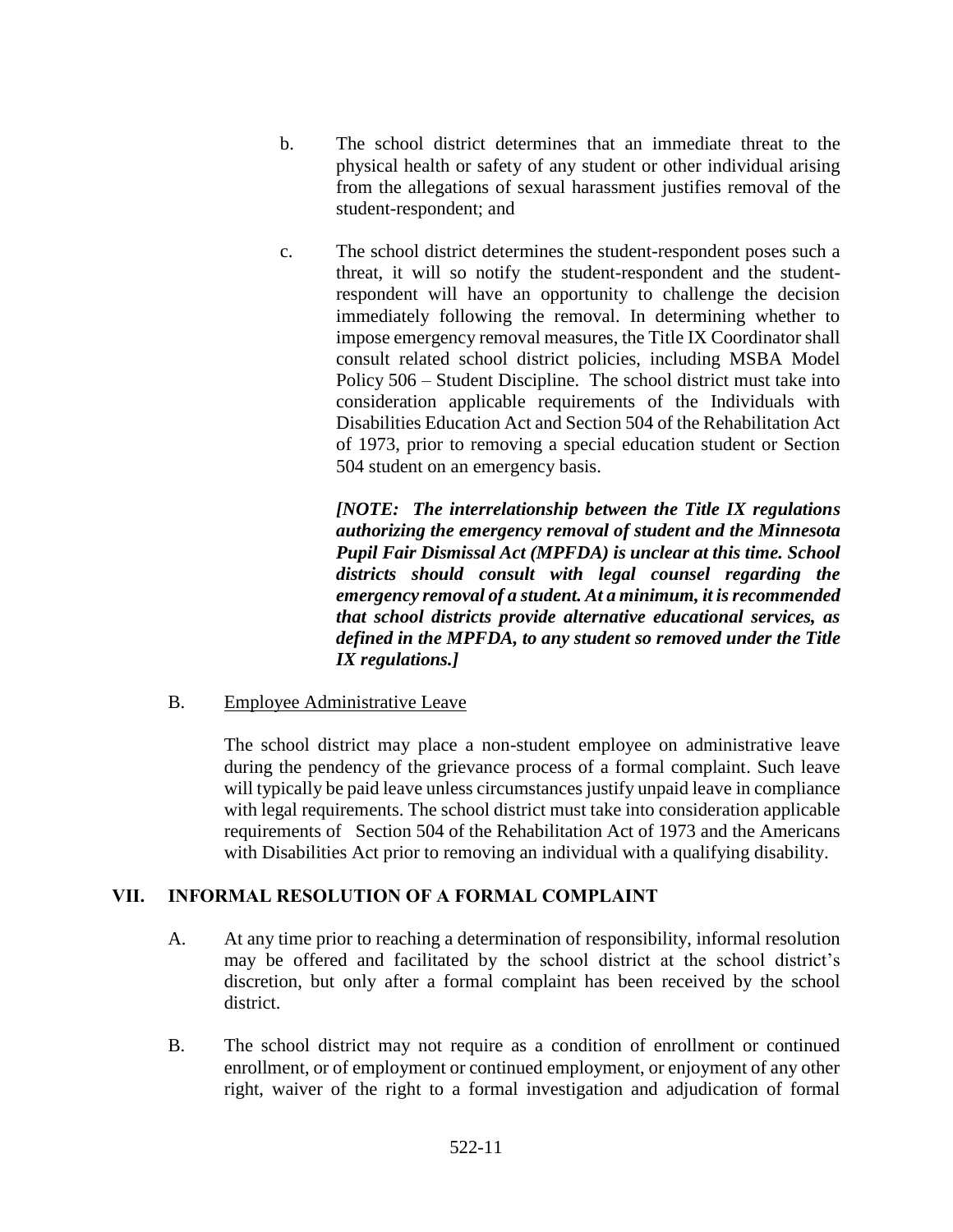complaints of sexual harassment.

- C. The informal resolution process may not be used to resolve allegations that a school district employee sexually harassed a student.
- D. The school district will not facilitate an informal resolution process without both parties' agreement, and will obtain their voluntary, written consent. The school district will provide to the parties a written notice disclosing the allegations, the requirements of the informal resolution process including the circumstances under which it precludes the parties from resuming a formal complaint arising from the same allegations, the parties' right to withdraw from the informal resolution process, and any consequences resulting from participating in the informal resolution process, including the records that will be maintained or could be shared.
- E. At any time prior to agreeing to a resolution, any party has the right to withdraw from the informal resolution process and resume the grievance process with respect to the formal complaint.

# **VIII. DISMISSAL OF A FORMAL COMPLAINT**

- A. Under federal law, the school district must dismiss a Title IX complaint, or a portion thereof, if the conduct alleged in a formal complaint or a portion thereof:
	- 1. Would not meet the definition of sexual harassment, even if proven;
	- 2. Did not occur in the school district's education program or activity; or
	- 3. Did not occur against a person in the United States.
- B. The school district may, in its discretion, dismiss a formal complaint or allegations therein if:
	- 1. The complainant informs the Title IX Coordinator in writing that the complainant desires to withdraw the formal complaint or allegations therein;
	- 2. The respondent is no longer enrolled or employed by the school district; or
	- 3. Specific circumstances prevent the school district from gathering sufficient evidence to reach a determination.
- C. The school district shall provide written notice to both parties of a dismissal. The notice must include the reasons for the dismissal.
- D. Dismissal of a formal complaint or a portion thereof does not preclude the school district from addressing the underlying conduct in any manner that the school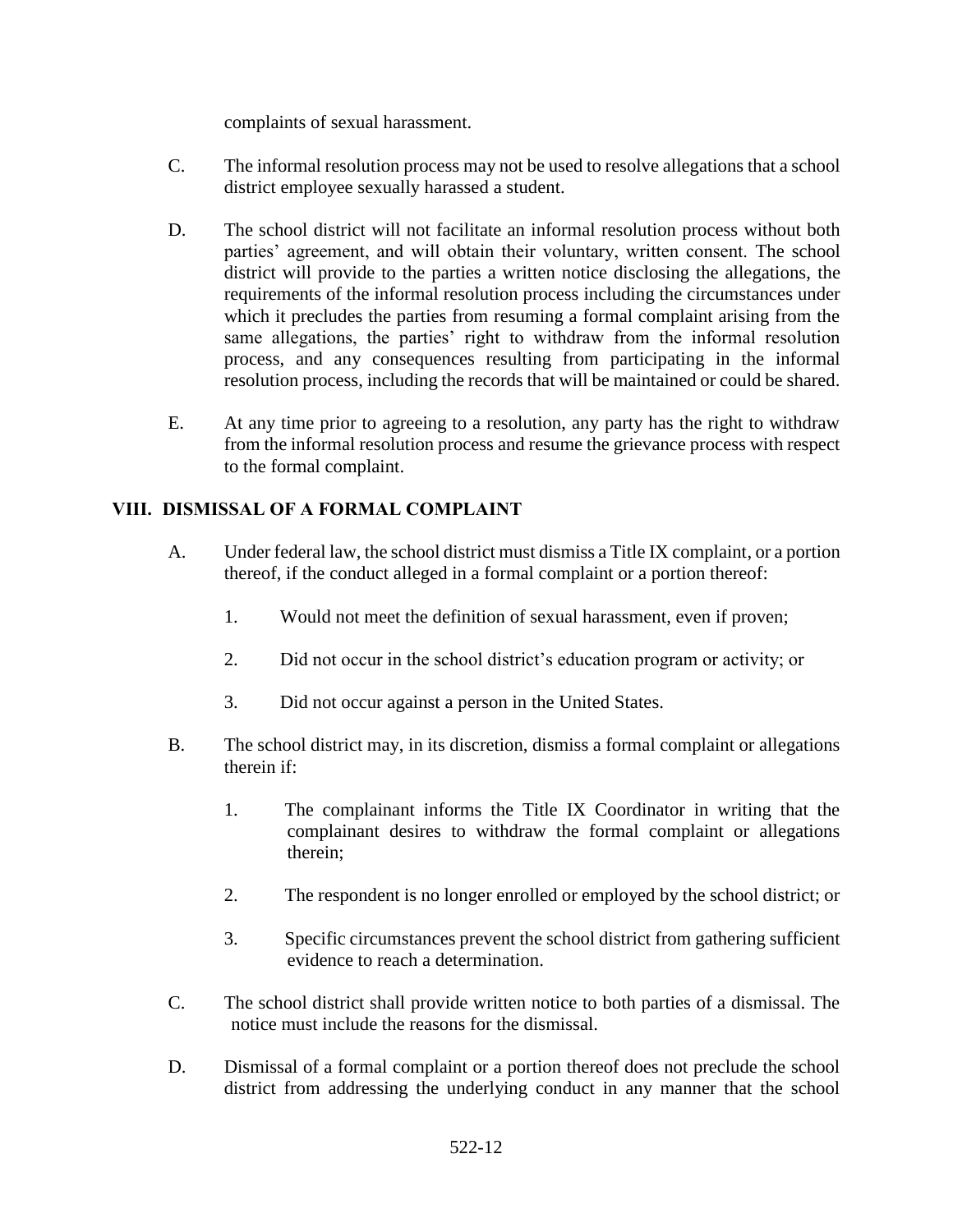district deems appropriate.

*[NOTE: For example, school districts are reminded of the obligation under Minn. Stat. § 122A.20, subd. 2, to make a mandatory report to PELSB concerning any teacher who resigns during the course of an investigation of misconduct.]*

### **IX. INVESTIGATION OF A FORMAL COMPLAINT**

- A. If a formal complaint is received by the School District, the school district will assign or designate an Investigator to investigate the allegations set forth in the formal complaint.
- B. If during the course of the investigation the school district decides to investigate any allegations about the complainant or respondent that were not included in the written notice of a formal complaint provided to the parties, the school district must provide notice of the additional allegations to the known parties.
- C. When a party's participation is invited or expected in an investigative interview, the Investigator will coordinate with the Title IX Coordinator to provide written notice to the party of the date, time, location, participants, and purposes of the investigative interview with sufficient time for the party to prepare.
- D. During the investigation, the Investigator must provide the parties with an equal opportunity to present witnesses for interviews, including fact witnesses and expert witnesses, and other inculpatory and exculpatory evidence.
- E. Prior to the completion of the investigative report, the Investigator, through the Title IX Coordinator, will provide the parties and their advisors (if any) with an equal opportunity to inspect and review any evidence directly related to the allegations. The evidence shall be provided in electronic format or hard copy and shall include all relevant evidence, evidence upon which the school district does not intend to rely in reaching a determination regarding responsibility, and any inculpatory or exculpatory evidence whether obtained from a party or another source. The parties will have ten (10) days to submit a written response, which the Investigator will consider prior to completion of the investigative report.
- F. The Investigator will prepare a written investigative report that fairly summarizes the relevant evidence. The investigative report may include credibility determinations that are not based on a person's status as a complainant, respondent or witness. The school district will send the parties and their advisors (if any) a copy of the report in electronic format or hard copy, for their review and written response at least ten (10) days prior to a determination of responsibility.

# **X. DETERMINATION REGARDING RESPONSIBILITY**

*[NOTE: The Title IX regulations do not require school districts to conduct live hearings*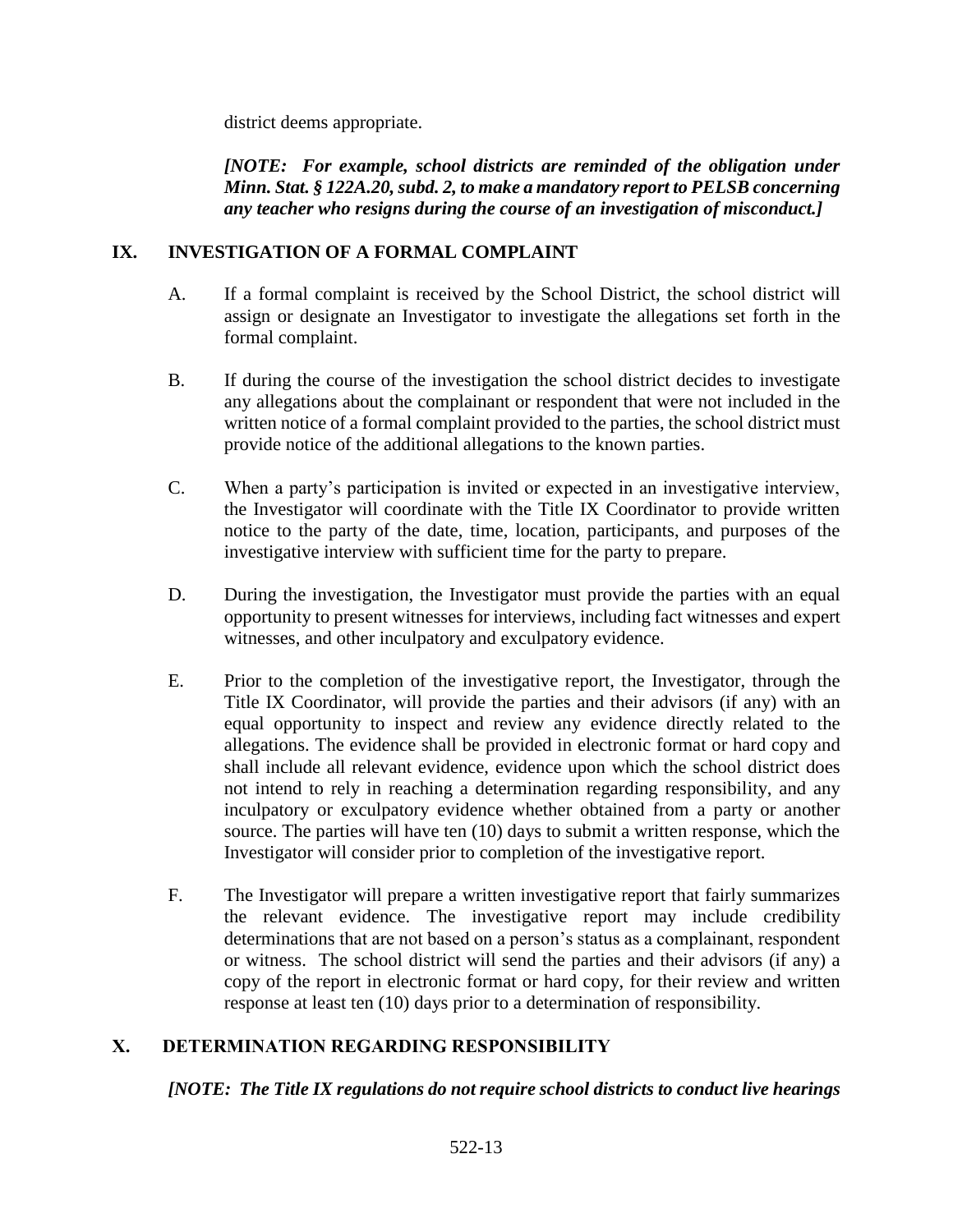### *as part of the decision-making phase of the grievance process. Accordingly, this Policy does not include procedures for a live hearing. If a school district desires to create such procedures, legal counsel should be consulted.]*

- A. After the school district has sent the investigative report to both parties and before the school district has reached a determination regarding responsibility, the Decision-maker must afford each party the opportunity to submit written, relevant questions that a party wants asked of any party or witness.
- B. The Decision-maker must provide the relevant questions submitted by the parties to the other parties or witnesses to whom the questions are offered, and then provide each party with the answers, and allow for additional, limited follow-up questions from each party.
- C. The Decision-maker must explain to the party proposing the questions any decision to exclude a question as not relevant.
- D. When the exchange of questions and answers has concluded, the Decision-maker must issue a written determination regarding responsibility that applies the preponderance of the evidence standard to the facts and circumstances of the formal complaint. The written determination of responsibility must include the following:
	- 1. Identification of the allegations potentially constituting sexual harassment;
	- 2. A description of the procedural steps taken from the receipt of the formal complaint through the determination, including any notifications to the parties, interviews with parties and witnesses, site visits, and methods used to gather other evidence;
	- 3. Findings of fact supporting the determination;
	- 4. Conclusions regarding the application of the school district's code of conduct to the facts;
	- 5. A statement of, and rationale for, the result as to each allegation, including a determination regarding responsibility, any disciplinary sanctions the school district imposes on the respondent, and whether remedies designed to restore or preserve equal access to the recipient's education program or activity will be provided by the school district to the complainant; and
	- 6. The school district's procedures and permissible bases for the complainant and respondent to appeal and the date by which an appeal must be made.
- E. In determining appropriate disciplinary sanctions, the Decision-maker should consider the surrounding circumstances, the nature of the behavior, past incidents or past or continuing patterns of behavior, the relationships between the parties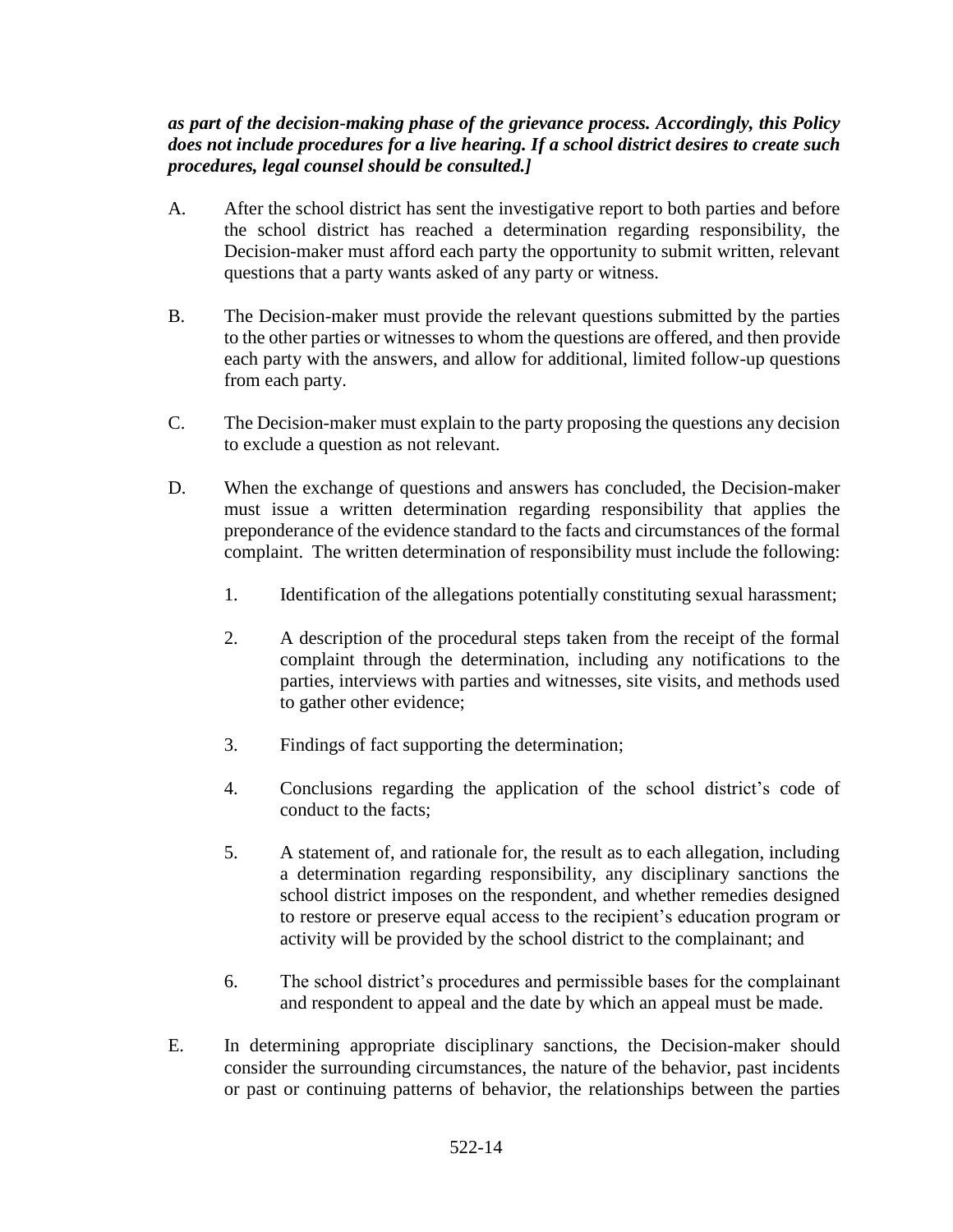involved, and the context in which the alleged incident occurred.

- F. The written determination of responsibility must be provided to the parties simultaneously.
- G. The Title IX Coordinator is responsible for the effective implementation of any remedies.
- H. The determination regarding responsibility becomes final either on the date that the school district provides the parties with the written determination of the result of the appeal, if an appeal is filed, or if an appeal is not filed, the date on which an appeal would no longer be considered timely.

### **XI. APPEALS**

- A. The school district shall offer the parties an opportunity to appeal a determination regarding responsibility or the school district's dismissal of a formal complaint or any allegations therein, on the following bases:
	- 1. A procedural irregularity that affected the outcome of the matter (e.g., a material deviation from established procedures);
	- 2. New evidence that was not reasonably available at the time the determination regarding responsibility or dismissal was made, that could affect the outcome of the matter; and
	- 3. The Title IX Coordinator, Investigator, or Decision-maker had a conflict of interest or bias for or against complainants or respondents generally or the individual complainant or respondent that affected the outcome of the matter.
- B. If notice of an appeal is timely received by the school district, the school district will notify the parties in writing of the receipt of the appeal, assign or designate the Appellate Decision-maker, and give the parties a reasonable, equal opportunity to submit a written statement in support of, or challenging, the outcome.
- C. After reviewing the parties' written statements, the Appellate Decision-maker must issue a written decision describing the result of the appeal and the rationale for the result.
- D. The written decision describing the result of the appeal must be provided simultaneously to the parties.
- E. The decision of the Appellate Decision-maker is final. No further review beyond the appeal is permitted.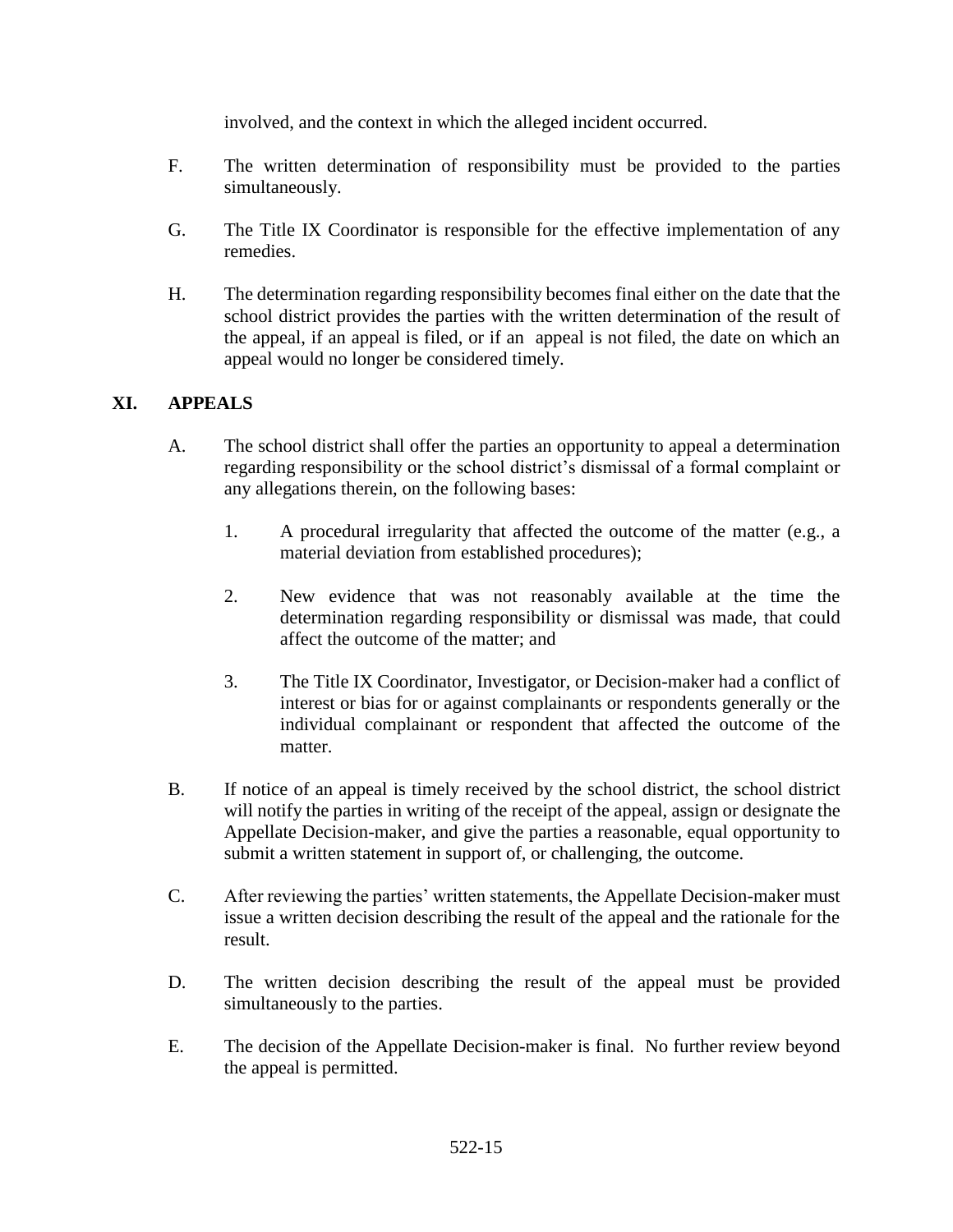### **XII. RETALIATION PROHIBITED**

- A. Neither the school district nor any other person may intimidate, threaten, coerce, or discriminate against any individual for the purpose of interfering with any right or privilege secured by Title IX, its implementing regulations, or this policy, or because the individual made a report or complaint, testified, assisted, or participated or refused to participate in any manner in an investigation, proceeding, or hearing under this policy. Intimidation, threats, coercion, or discrimination, including charges against an individual for code of conduct violations that do not involve sex discrimination or sexual harassment, but arise out of the same facts or circumstances as a report or complaint of sex discrimination, or a report or formal complaint of sexual harassment, for the purpose of interfering with any right or privilege secured by Title IX, its implementing regulations, or this policy, constitutes retaliation. Retaliation against a person for making a report of sexual harassment, filing a formal complaint, or participating in an investigation, constitutes a violation of this policy that can result in the imposition of disciplinary sanctions/consequences and/or other appropriate remedies.
- B. Any person may submit a report or formal complaint alleging retaliation in the manner described in this policy and it will be addressed in the same manner as other complaints of sexual harassment or sex discrimination.
- C. Charging an individual with violation of school district policies for making a materially false statement in bad faith in the course of a grievance proceeding under this policy shall not constitute retaliation, provided, however, that a determination regarding responsibility, alone, is not sufficient to conclude that any party made a materially false statement in bad faith.

### **XIII. TRAINING**

- A. The school district shall ensure that Title IX Personnel receive appropriate training. The training shall include instruction on:
	- 1. The Title IX definition of sexual harassment;
	- 2. The scope of the school district's education program or activity;
	- 3. How to conduct an investigation and grievance process, appeals, and informal resolution processes, as applicable;
	- 4. How to serve impartially, including by avoiding prejudgment of the facts at issue, conflicts of interest, and bias;
	- 5. For Decision-makers, training on issues of relevance of questions and evidence, including when questions and evidence about the complainant's prior sexual behavior are not relevant; and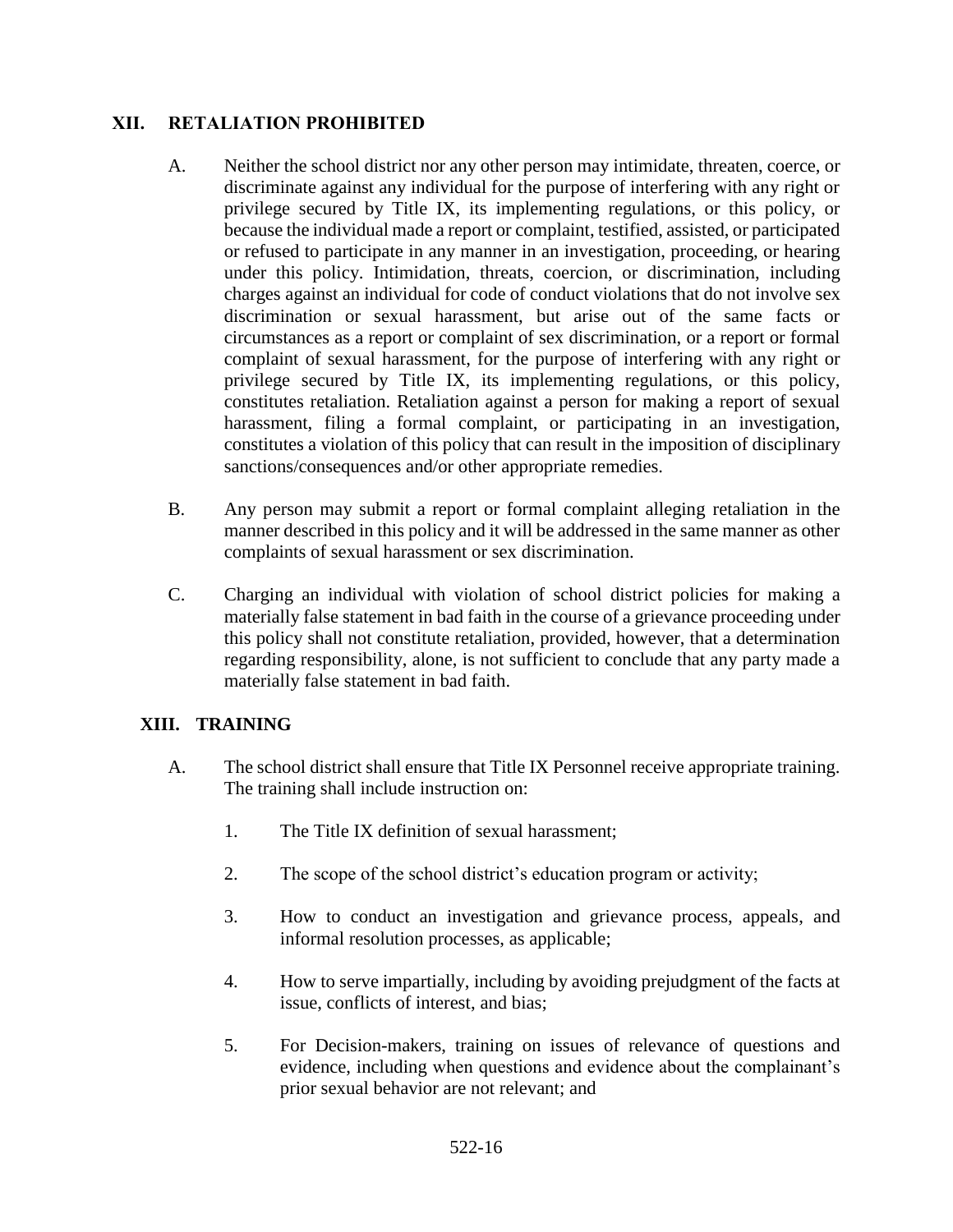- 6. For Investigators, training on issues of relevance, including the creation of an investigative report that fairly summarizes relevant evidence.
- B. The training materials will not rely on sex stereotypes and must promote impartial investigations and adjudications of formal complaints.
- C. Materials used to train Title IX Personnel must be posted on the school district's website. If the school district does not have a website, it must make the training materials available for public inspection upon request.

### **XIV. DISSEMINATION OF POLICY**

- A. This policy shall be made available to all students, parents/guardians of students, school district employee, and employee unions.
- B. The school district shall conspicuously post the name of the Title IX Coordinator, including office address, telephone number, and work e-mail address on its website and in each handbook that it makes available to parents, employees, students, unions, or applicants.
- C. The school district must provide applicants for admission and employment, students, parents or legal guardians of secondary school students, employees, and all unions holding collective bargaining agreements with the school district, with the following:
	- 1. The name or title, office address, electronic mail address, and telephone number of the Title IX Coordinator;
	- 2. Notice that the school district does not discriminate on the basis of sex in the education program or activity that it operates, and that it is required by Title IX not to discriminate in such a manner;
	- 3. A statement that the requirement not to discriminate in the education program or activity extends to admission and employment, and that inquiries about the application of Title IX may be referred to the Title IX Coordinator, to the Assistant Secretary for Civil Rights of the United States Department of Education, or both; and
	- 4. Notice of the school district's grievance procedures and grievance process contained in this policy, including how to report or file a complaint of sex discrimination, how to report or file a formal complaint of sexual harassment, and how the school district will respond.

#### **XV. RECORDKEEPING**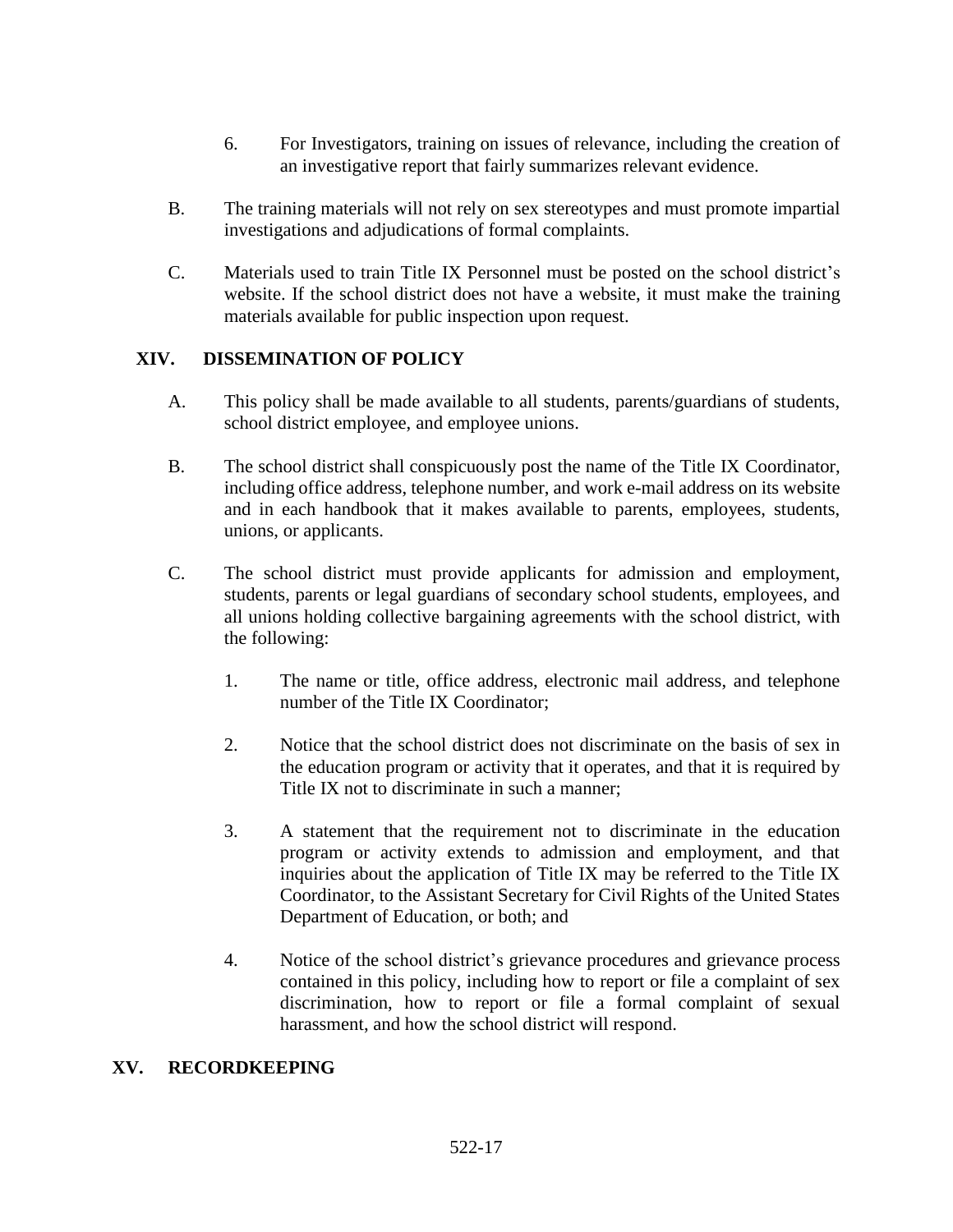#### *[NOTE: School districts should consider amending their respective retention schedules to reflect the recordkeeping requirements discussed below].*

- A. The school district must create, and maintain for a period of seven calendar years, records of any actions, including any supportive measures, taken in response to a report or formal complaint of sexual harassment. In each instance, the school district must document:
	- 1. The basis for the school district's conclusion that its response to the report or formal complaint was not deliberately indifferent;
	- 2. The measures the school district has taken that are designed to restore or preserve equal access to the school district's education program or activity; and
	- 3. If the school district does not provide a complainant with supportive measures, then it must document the reasons why such a response was not clearly unreasonable in light of the known circumstances. Such a record must be maintained for a period of seven years.
	- 4. The documentation of certain bases or measures does not limit the recipient in the future from providing additional explanations or detailing additional measures taken.
- B. The school district must also maintain for a period of seven calendar years records of:
	- 1. Each sexual harassment investigation including any determination regarding responsibility, any disciplinary sanctions imposed on the respondent, and any remedies provided to the complainant designed to restore or preserve equal access to the recipient's education program or activity;
	- 2. Any appeal and the result therefrom;
	- 3. Any informal resolution and the result therefrom; and
	- 4. All materials used to train Title IX Personnel.

*Legal References:* Minn. Stat. § 121A.04 (Athletic Programs; Sex Discrimination) Minn. Stat. § 121A.40 – 121A.575 (Minnesota Pupil Fair Dismissal Act) Minn. Stat. Ch. 363A (Minnesota Human Rights Act) 20 U.S.C. §§ 1681-1688 (Title IX of the Education Amendments of 1972) 34 C.F.R. Part 106 (Implementing Regulations of Title IX) 20 U.S.C § 1400, *et seq.* (Individuals with Disabilities Education